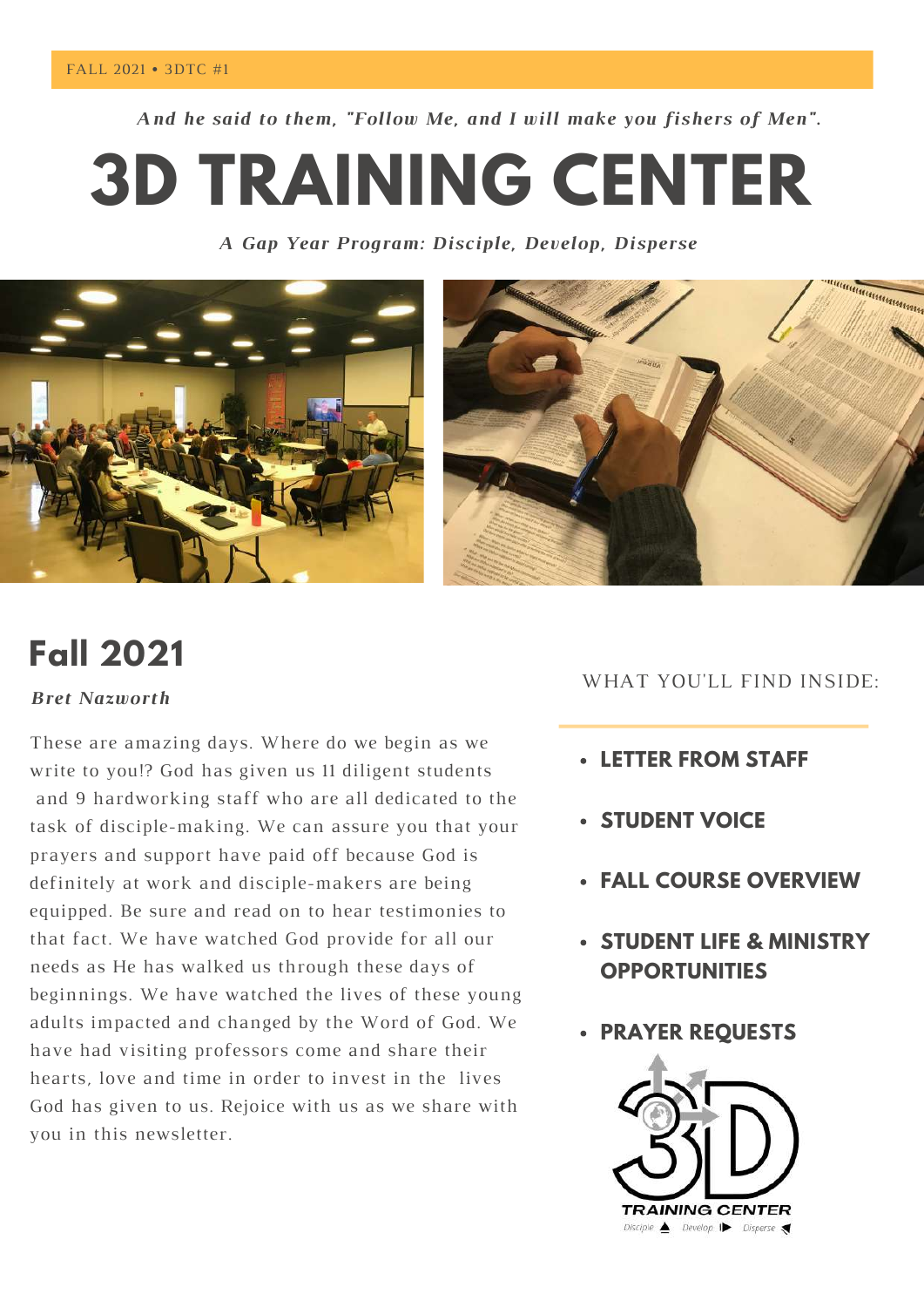## **Student Voice**

Please be encouraged with what God is doing here at Beaumont Bible Church in Southeast Texas!

**Question: How has the Lord used these past three months at 3DTC in your life?**

#### **Karis**

Spending time in dedicated study of God's word has encouraged me and helped me connect biblical concepts together so they make more sense. I'm looking forward to a deeper understanding of the Bible and the gospel so that I can share them with the people around me. Time spent in the Bible is always a blessing and never wasted!

#### **Arianna**

Within my time at 3D I have grown in my knowledge of the Bible and God's original purpose for it. Through most of my life I have been confused about the context of God's word, with many false beliefs clouding my view of the truth. With the opportunity I have had to learn with the people at 3D helping me, recognizing God's truth has been clearer and more obvious than ever. I am so thankful to God for the unique opportunity He has given me in leading me to 3D.

#### **Robert**

My favorite part of 3DTC so far is that I get to foremost learn about my Lord and Savior, and get to know him better. I have seen God use everyone here in a mighty way. I never thought in my whole life, God would have me be a part of something so amazing. I thank him for me and my family being here and getting to see his love and provision for us. I don't know what he has planned for us after this but I know I trust in his will.

#### **Christian**

I have many favorite things about 3D but, in particular the things that I like the most are the teaching and the people. The teaching is very in-depth and the teachers do a very good job presenting the content in a way that makes it easy to understand without taking away from the context of Scripture, God has really blessed me to be able to come here and be a part of this awesome experience. It doesn't even feel like a school to me, it feels like a family.











*..the Word of the Lord endures forever ( 1 Peter 1:25)*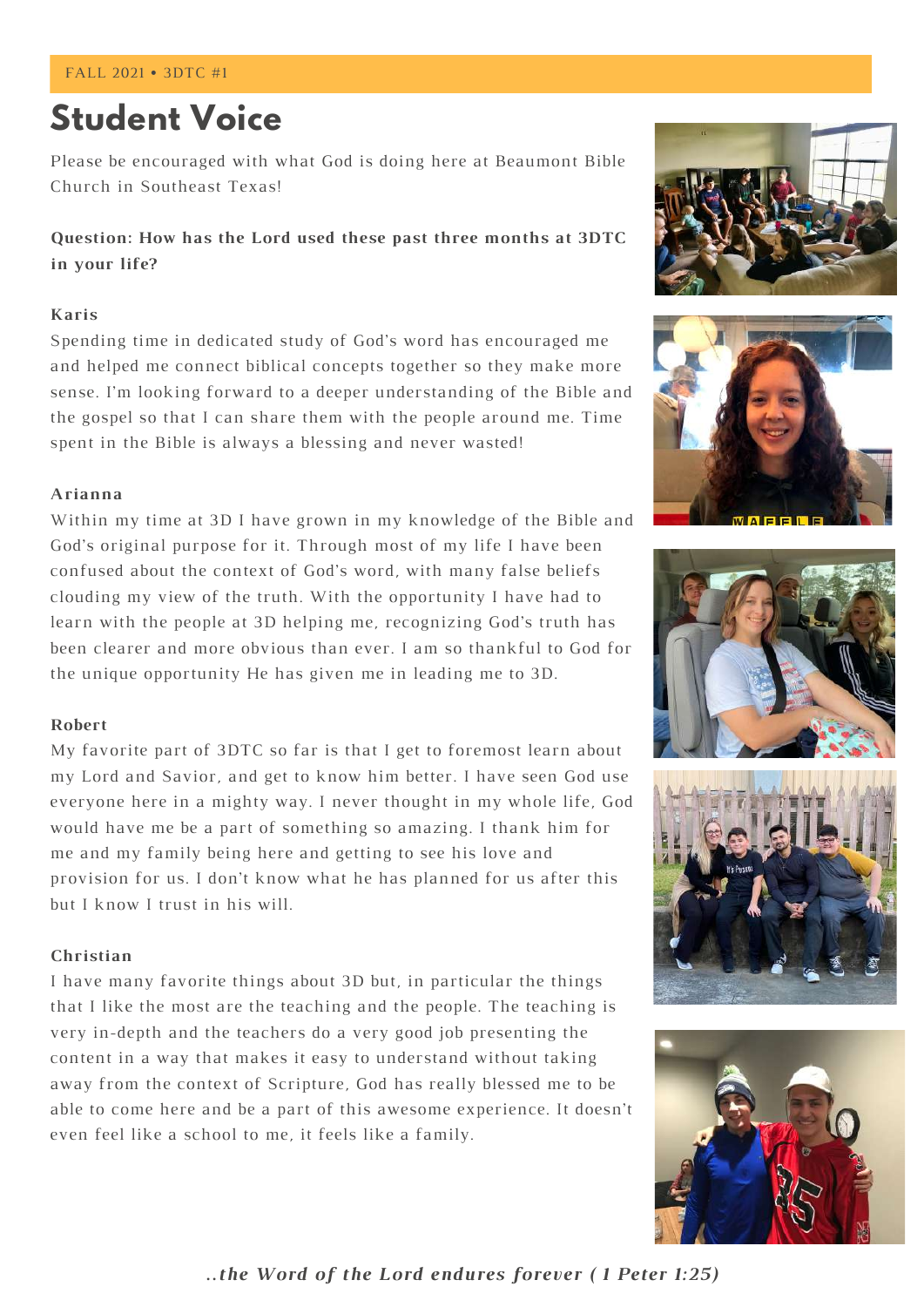## **Fall Classes**

It is hard to believe that we have completed all ten of our fall courses here at 3DTC. Each module provides students with curriculum, notes, and resources that can be used in evangelism and discipleship in the years to come. We are thankful for all that we have covered so far and are looking forward to what will be covered in the new year. During these modules our main teachers (Bret, Tony, and Cody) and guest teachers have encouraged, built up, and led the courses and discussions . Our classes have taken place at Beaumont Bible Church except for the opportunities we've had to travel to Tennessee for the Panorama of the Old Testament with Tullahoma Bible Church and to Camp Pearl in Louisiana for our Romans 9-16 course and archaeology lectures. Please read on for an overview of each module!











#### **1. By this Name / Eden to Calvary**

**(Guest Teachers: Robert Ambs, Jim Pool, Scott McManigle)** This is a foundational study that begins in Genesis and ends with the resurrection of Christ. It covers Genesis and Exodus along with other key Old Testament passages before jumping into the Gospels. Consequently, this course provides a skeletal view of the main theme of the Bible: the gospel of Jesus Christ. The doctrines of God, man, original sin, and salvation are developed through the overview of this historical narrative.

#### **2. Making Disciple-Makers**

This curriculum takes the student from theory to real-life implementation of the art of disciple-making. In so doing, it begins with the vision and the mission of Christ for the Church Age. It clearly defines the gospel by looking at what the gospel is and what it is not. The three foundational issues of the Great Commission are covered. The course walks through Christ's approach to disciple making and also through Paul's version of the same. Finally, it provides a practical strategy for teaching others here and abroad.

#### **3. Romans 1-8 (Guest Teacher: Pastor John Clark )**

This course consists of a verse-by-verse study of the first eight chapters of Romans including an examination of the doctrines of justification, sanctification, and glorification. Teaching includes a description of the three types of sinners (immoral, moral and religious) and an in-depth explanation of justification and its immediate benefits. The historical implications of justification in the Old Testament will be addressed as well. Teaching on sanctification will include an explanation of a believer's identification with Christ in His death, burial, and resurrection, as well as a description of successful and futile approaches to sanctification. The course will conclude with a description of future glorification. An appendix will be included that addresses the following topics: what the gospel is and is not; eternal security; Five types of people; and what a believer can lose.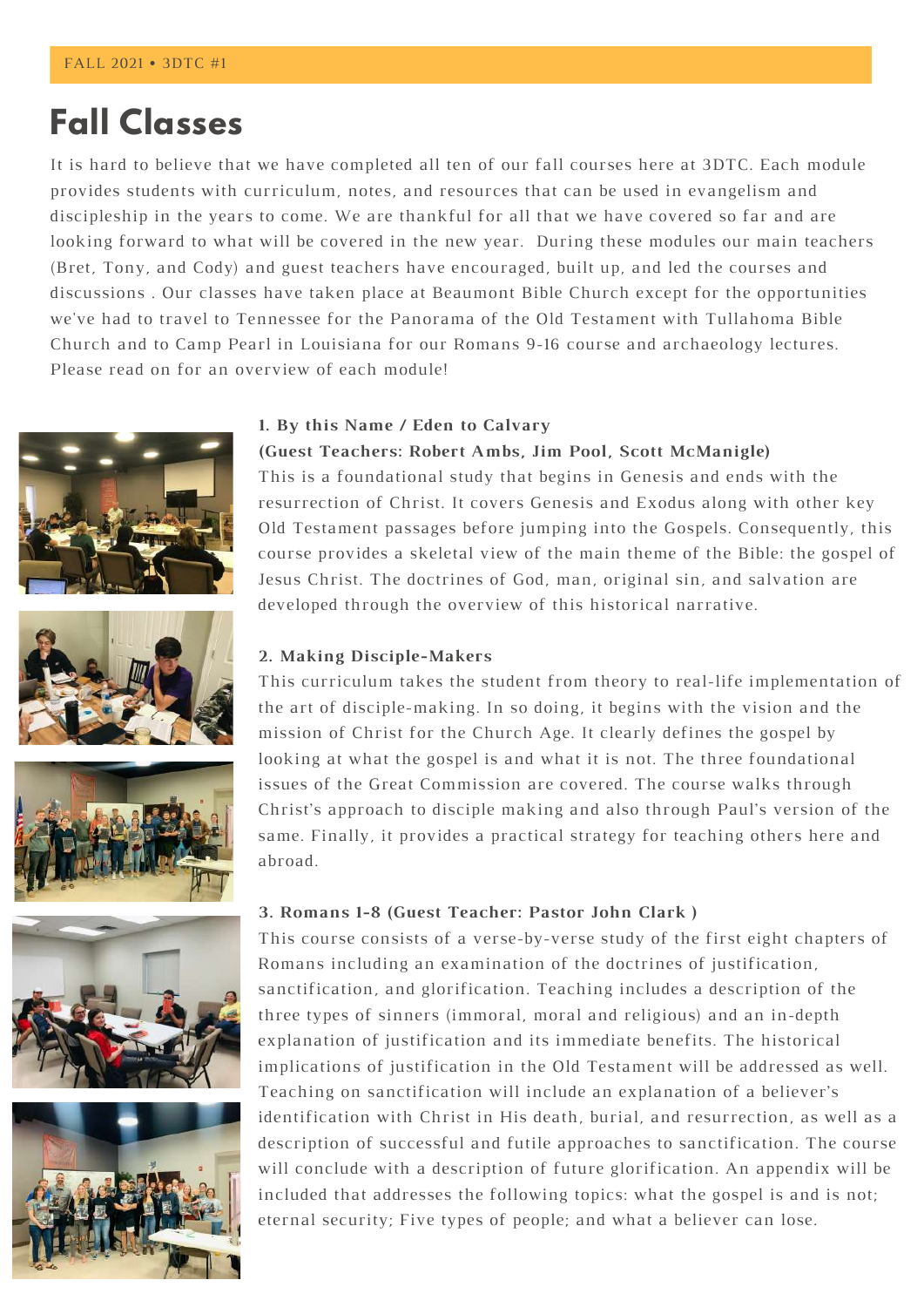#### FALL 2021 • 3DTC #1











### **04.-05. Introductory Greek (Guest Teacher: Jason Weaver)**

This course provides two weeks of Koine Greek using interactive language vocabulary, grammar, and literacy teaching methods.

### **06. Panorama of the Old Testament (Guest Teacher: Pastor Clay Ward)**

This course consists of an overview of the entire Old Testament and provides a thorough summary of each book based on its chronological inclusion. The unfolding panorama provides a solid framework for first observing the Old Testament as a whole while also zooming down on key events and individuals that unlock the New Testament. This curriculum will furnish the student with a general outline for each book providing mental markers to aid in maintaining a global understanding of the Old Testament.

#### 7**. Galatians (Guest Teacher: Rob Armstrong)**

This course consists of a verse-by-verse study of the book of Galatians, covering important topics from the apostleship of Paul, justification by faith, sanctification, the dangers of legalism, and the means of walking by the Spirit. Paul was writing to address dangerous false teaching that had infiltrated the Galatian churches: teaching that attacked the gospel of grace for both justification and sanctification. This letter boldly and clearly corrects the falsehood of legalism and proclaims the complete sufficiency of God's grace for both salvation and sanctification.

#### **8. Colossians (Guest Teacher: David Howard)**

This course is a verse-by-verse study of the book of Colossians, presenting the fact that Christ is all one needs. Epaphras had most likely founded the church at Colossae and Paul wrote to save them from the heresies of philosophy, legalism, mysticism, and asceticism. By presenting Christ as preeminent and supreme over every system, philosophy, or way of life, the believers at Colossae would come to understand the adequacy of Christ in them, the hope of glory.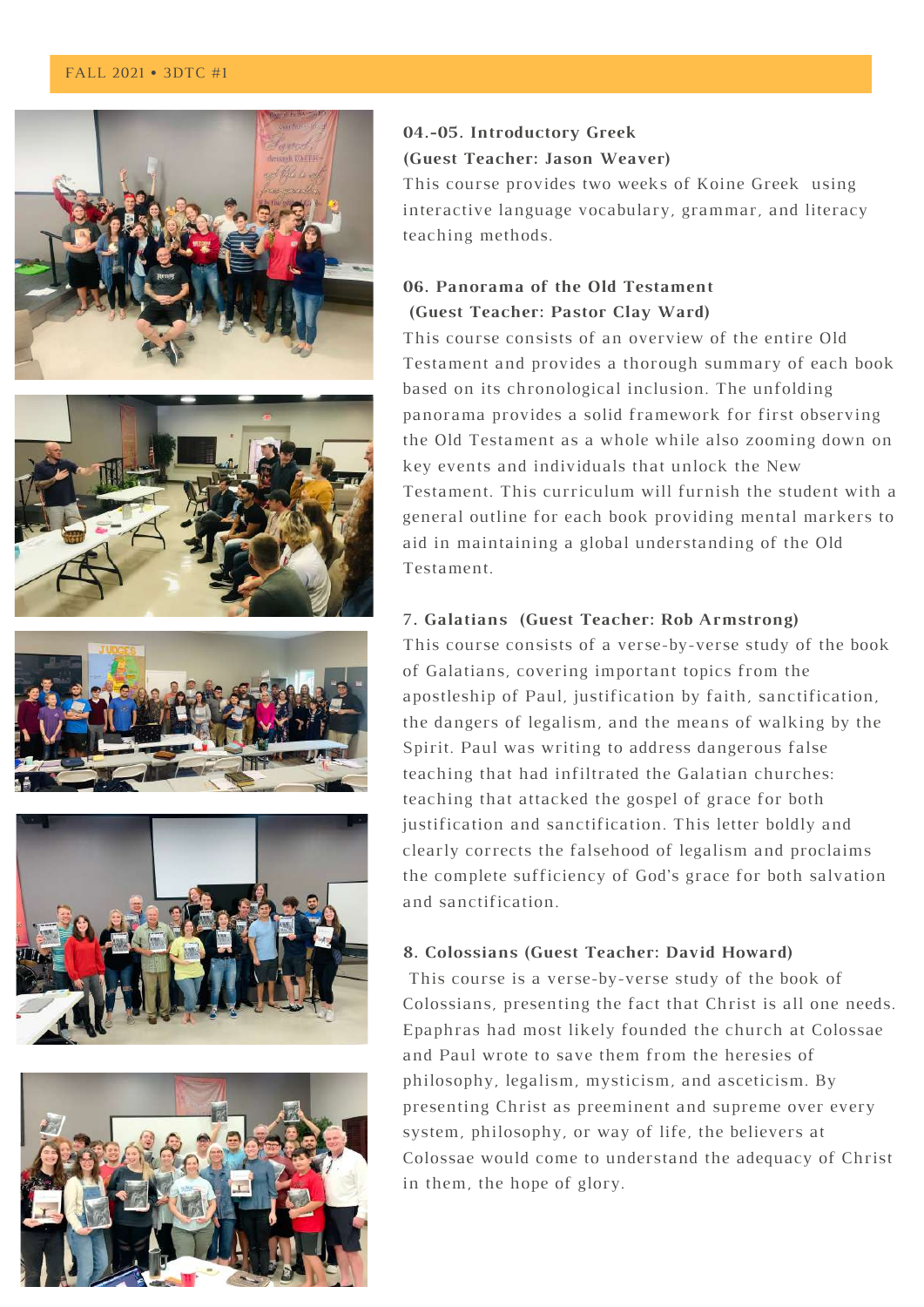#### FALL 2021 • 3DTC #1

#### **9. Panorama of the Life of Christ (Guest Teacher: Doug Wilcox)**

This study begins with the 400 years of silence between the Old and New Testaments before the light dawns with the birth of the Messiah. The study retraces John the Baptist's ministry and Jesus' baptism and temptation. As the course unfolds it details the life of Christ, placing particular emphasis on the Sermon on the Mount, the training of the twelve, the opposition faced by Christ, the Passion Week, and culminates with Christ's death and resurrection. As an addition, the doctrine of the person and work of Christ is taught and accentuated.

#### **10. Master God's Message**

This course shows from scripture why it is important to invest time in the study of God's word. It teaches the basics of hermeneutics and gives definitions for key terms related to Bible study. Students are assigned exercises to teach the skills of observation, interpretation, and application. Finally, they are guided through a hands-on stepby-step process of Bible interpretation, starting with initial Bible study and finishing with a final presentation on the book of Philemon.





#### **11. Romans 9-16**

#### **(Guest Teacher: Pastor Mark Land, Doug Wilcox)**

This course covers the justice of God in His dealings with Israel, past, present, and future. In chapter 9, Paul explains Israel's past relationship with God and their failures. Chapter 10 deals with Israel's present state of rebellion. Chapter 11 deals with Israel's future restoration. Chapters 12 through 16 cover our service to God, our service to society, our service to the weak, our method of service, and Paul's final words to the church in Rome.

### **12. Biblical Archaeology: 5 Lectures (Guest Teacher: Dr. Titus Kennedy)**

During these five lectures, Dr. Kennedy presented archaeological and historical findings relating to both the Old and New Testament along with a discussion of artifacts found in his book "Unearthing the Bible: 101 [Archaeological](https://www.amazon.com/Unearthing-Bible-Archaeological-Discoveries-Bring/dp/0736979158/ref=sr_1_1?keywords=unearthing+the+bible&qid=1639873014&sr=8-1) Discoveries That Bring the Bible to Life".

## 1**3. Logos One Day Training (Guest Teacher: Pastor John Brummett)**

3DTC provided a training day for students on how to use key features in Logos Bible Software.





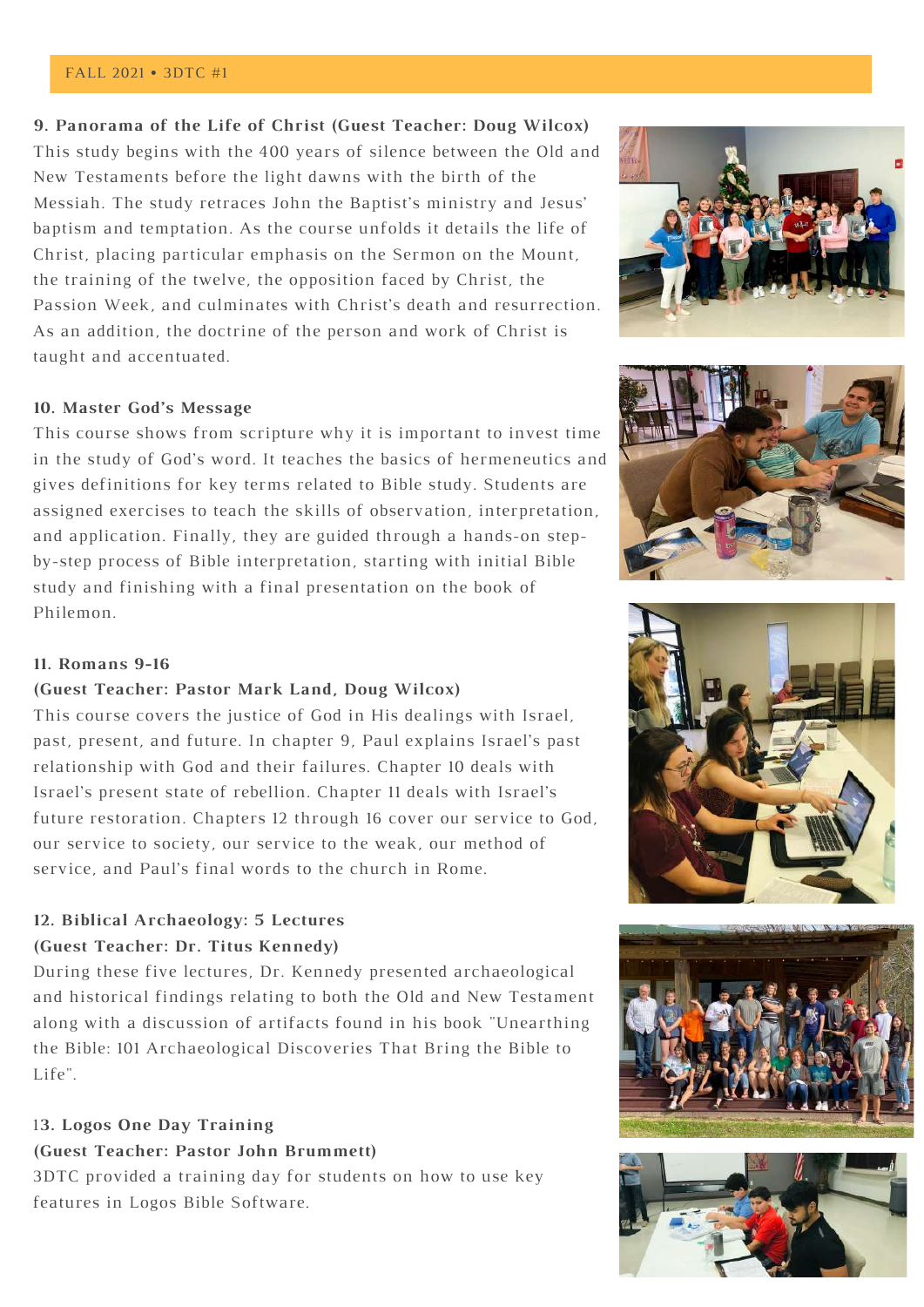## **Student Life & Ministry**

As a ministry of Beaumont Bible Church, there has been lots of opportunity for practical service opportunities throughout these past four months. Some of the main fall opportunities have been evangelism and encouragement of believers in a local apartment complex, at church, and in the Beaumont community on Thursday evenings. Others have been planning the DM2 Winter Youth Conference, practicing leading studies with peers during daily homiletics time, and helping with ministries, such as Operation Christmas Child, at Beaumont Bible Church. As 3D students helped work on the DM2 Youth Winter Conference, they became comfortable creating schedules, welcome packets, and troubleshooting. This provided a great experience to have tools to be ready to plan conferences independently in the future.

We have many practical ministry opportunities opening up for the coming year. Please keep us in prayer that God would prepare us for our two weeks of evangelism at the Beaumont Fair, women's and children's retreats in early spring, and for local, national, and overseas opportunities in both men and women's ministries. We are excited to see and be a part of what the Lord does next!

Therefore I urge you, brothers and sisters, by the mercies of God, to present your bodies as a living *and holy sacrifice, acceptable to God, which is your spiritual service of worship. Rom. 12:1*

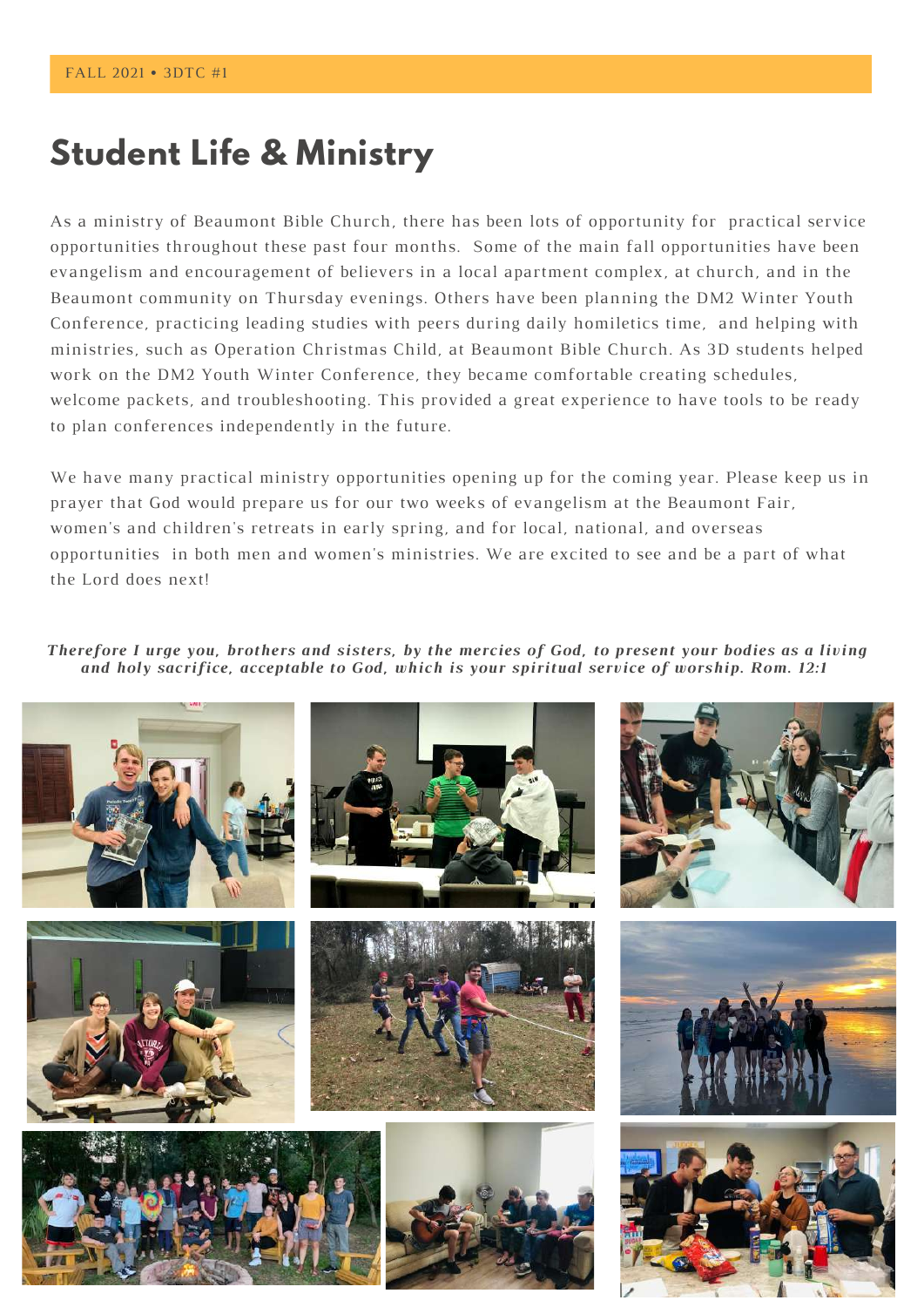# **Student Life**